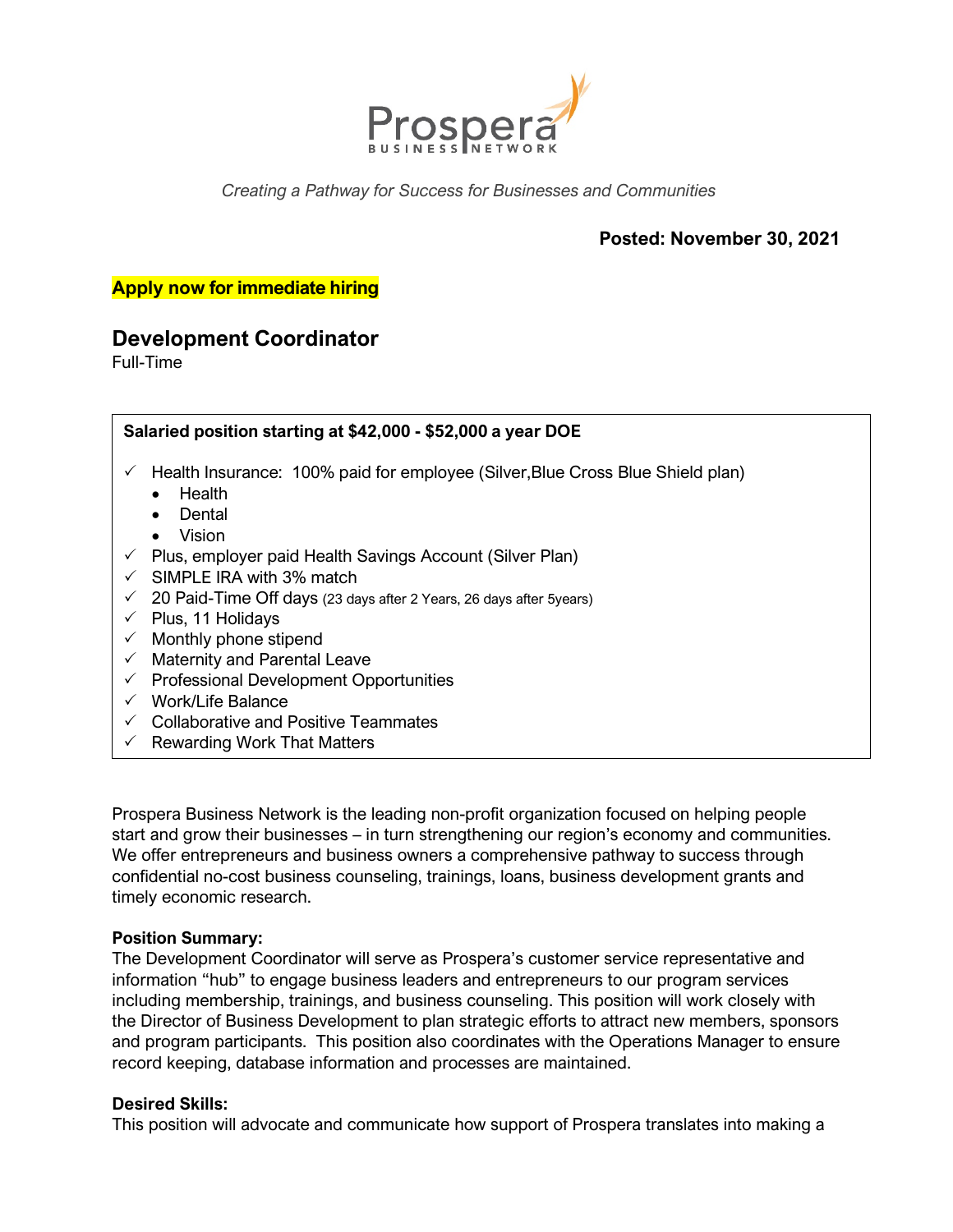positive impact in our communities in Southwest Montana. An enthusiastic professional with experience in customer service, membership development, and fundraising will have the following skills:

- Enjoy fielding incoming calls/email and help connect people to Prospera.
- A positive attitude, comfortable building relationships within the business community cultivating new donors for membership and fundraising.
- Computer and tech savvy with strong communications skills to write emails and communicate with donors and clients to demonstrate Prospera's impact.
- A track-record for thinking through work challenges, and then being able to execute solutions to get results.

# **Desired Qualifications:**

- Two years of experience in a private or non-profit business, preferably with business development, customer service or fundraising experience.
- Proficiency working with a membership or donor database (CRM) is a plus. We currently use Little Green Light.
- High competency working with Microsoft Office Suite, Canva, and social media.

## **Duties and Responsibilities:**

## **Program Support**

- Manage front-desk and lobby area for Prospera's new business center managing phone/email and visitors.
- On-board new clients and members, facilitate access to business resources, and assist clients with signing-up and paying for trainings and classes.
- Coordinate and support staff for meeting/event arrangements.
- Coordinate database entries, website updates, and meeting room reservations and other office support as needed.

## **Events**

- Assist with implementation of business trainings and networking events.
- Process and manage online event registration and ensuring proper payment has been received, and registration lists are accurate.
- Attend major Prospera events to provide support services and registration.

## **Membership**

- Develop and implement strategies to increase and retain Prospera members and supporters.
- Coordinate with the finance team to collect member receivables.
- Manage the member/donor database (Little Green Light) and ensure accuracy of records, forms, payment processes.
- Organize and track In-Kind membership records.
- Plan and develop a business sponsorship program for Prospera, and coordinate publicity and donor recognition as needed.

## **Communications and Stewardship**

- Plan and implement regular member networking and stewardship events.
- Publish business success stories and testimonials for grant reporting and social media.
- Work to improve our use of Constant Contact and our CRM to better target communications and prospects.